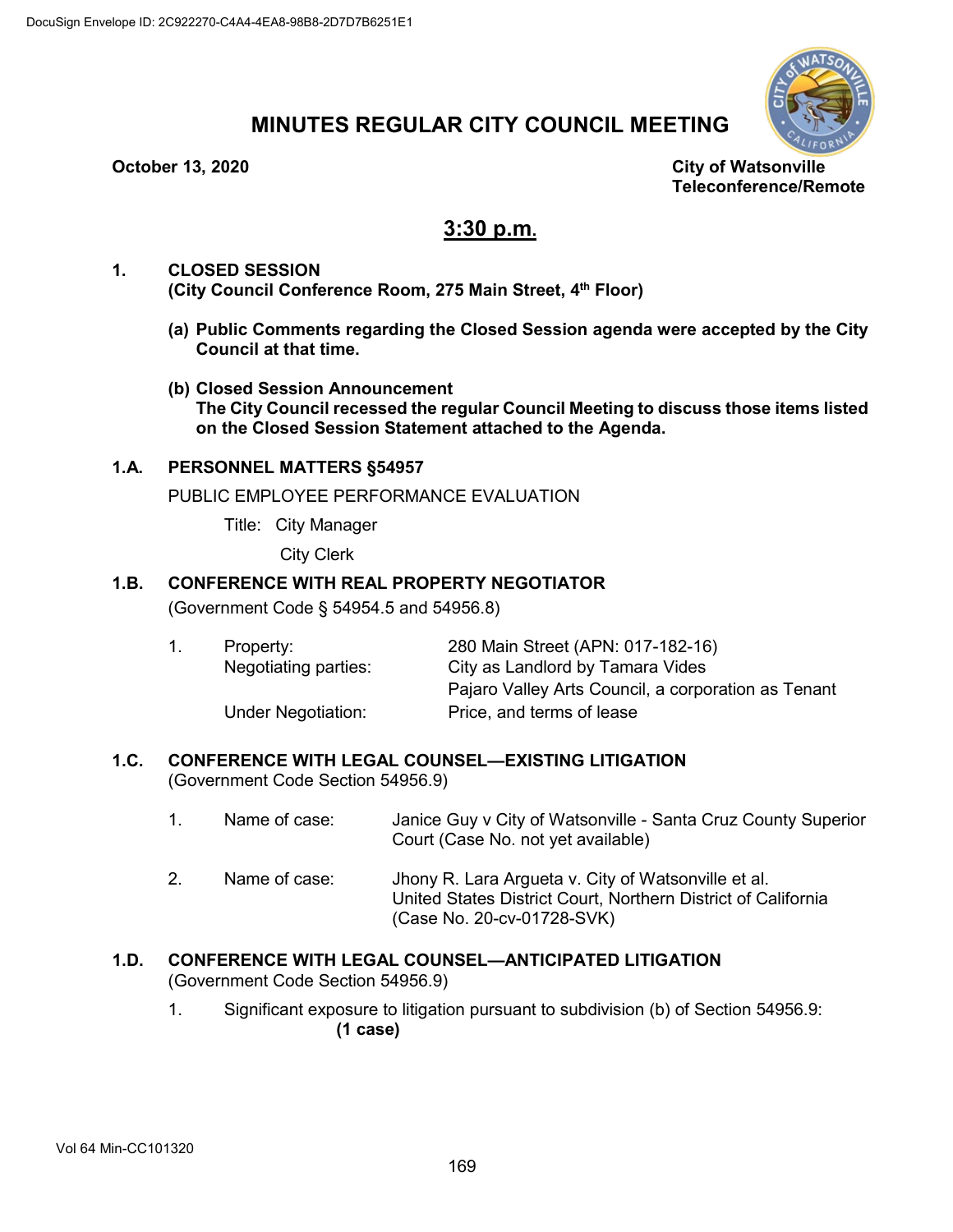2. ROLL CALL

Mayor García, Mayor Pro Tempore Coffman-Gomez and Council Members Gonzalez, Hernandez, Hurst, and Parker were present via teleconference through Zoom Webinar.

Staff members present via teleconference through Zoom Webinar were City Manager Huffaker, City Attorney Smith, City Clerk Vázquez Flores, Public Works & Utilities Director Palmisano, Police Chief Honda, Deputy City Managers Manning and Vides, Administrative Services Director Czerwin, Community Development Director Merriam, Interim Library Director Martinez, Innovation & Technology Director Boyes, Parks & Community Services Director Calubaquib, Assistant Public Works & Utilities Director Rodriguez, Assistant Police Chief Sims, Police Captain Zamora, Principal Planner Meek, Senior Utilities Engineer McCloud, Assistant City Clerk Ortiz, Associate Planner Carmona, and Interpreter Landaverry.

- **3. PLEDGE OF ALLEGIANCE**
- **4. VIRTUAL MEETING INSTRUCTIONS**
- **5. INFORMATION ITEMS**
- **5.A. REPORT OF DISBURSEMENTS**
- **5.B. MISCELLANEOUS DOCUMENTS REPORT**
- **5.C. WRITTEN REPORTS BY COUNCIL MEMBERS REGARDING ACTIONS TAKEN ON THEIR REGIONAL COMMISSIONS/BOARD MEETINGS THAT MAY AFFECT THE CITY OF WATSONVILLE**

#### **6. PRESENTATIONS & ORAL COMMUNICATIONS**

# **6.A. ORAL COMMUNICATIONS FROM THE PUBLIC**

Steve Trujillo commended Utility Worker III Rackley for his work to abate litter and graffiti. He asked City Manager Huffaker to work with Police to hold graffiti artists accountable for their crimes and penalize them by having them abate graffiti citywide.

Lana Davis, Youth N.O.W., thanked Council for their support.

Michelle Averill, chief executive officer at American Red Cross Central Coast Chapter, encouraged those affected by wildfires seek help from the Red Cross. She spoke about the many forms of aid available through Red Cross.

#### **6.B. ORAL COMMUNICATIONS FROM THE COUNCIL**

Member Hurst encouraged residents to vote during the November 3, 2020, Election. He asked the public to stay safe during Halloween.

Member Estrada encouraged residents to vote during the November 3, 2020 Election. He asked the public to support local non-profit organizations and prevent spread of COVID-19.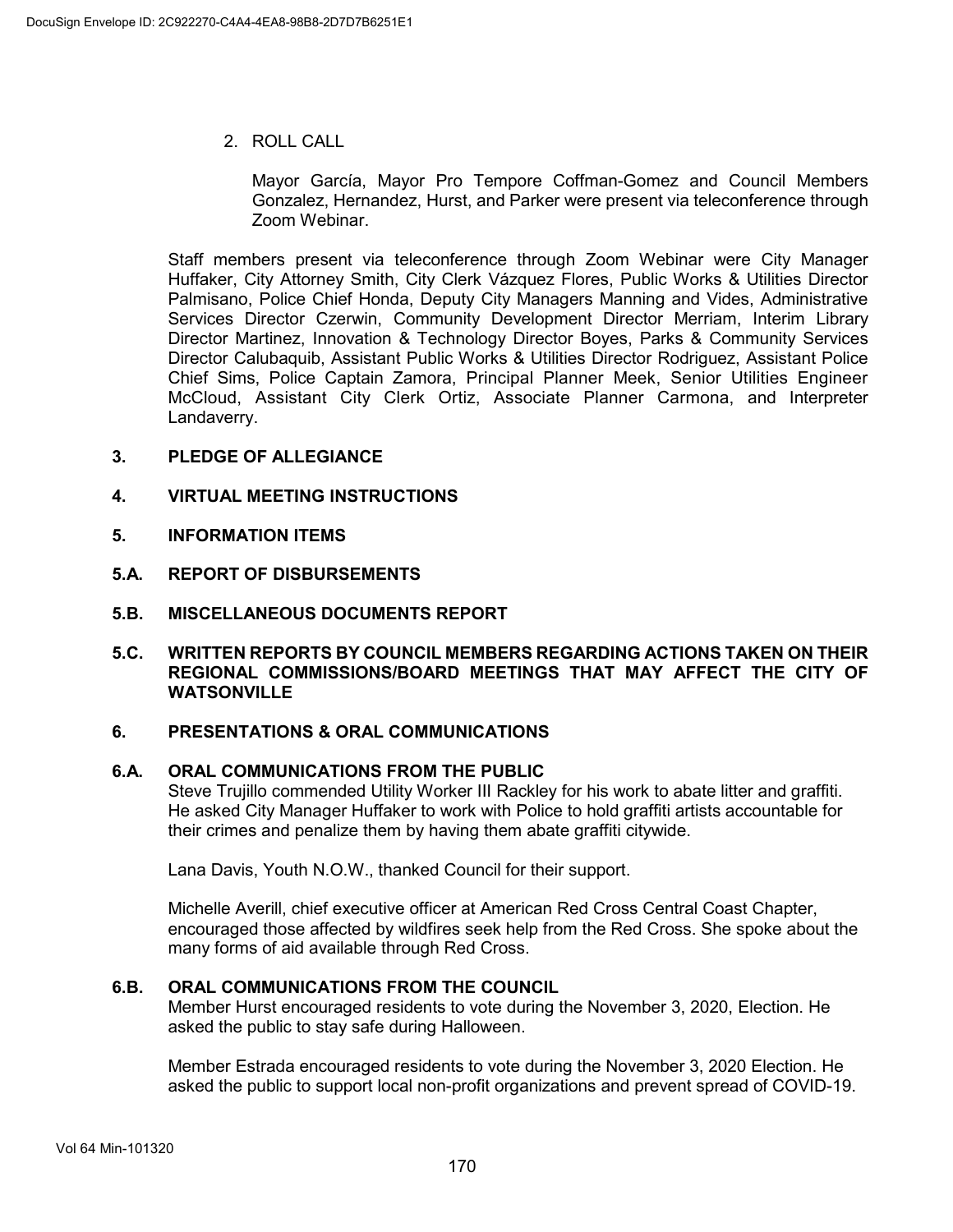Mayor Pro Tempore Coffman-Gomez spoke about the responsibilities and duties of the Council as outlined in the City Charter. She spoke about efforts by Council and staff to address concerns raised by the public. She asked for civility and respect from the public towards Council and staff.

Member Parker encouraged residents to vote during the November 3, 2020, Election. She asked the public to stay safe during Halloween.

Member Gonzalez encouraged residents to vote during the November 3, 2020, Election. He asked the Pájaro Valley Unified School District to be considerate of the community and student body when altering murals. He commended Jaime Sanchez for preserving a mural at Santa Cruz County Metropolitan Transit District's (SCCMTD) Watsonville Transit Center.

Member Hernandez stated he supported Mayor Pro Tempore Coffman-Gomez' and Member Gonzalez' statements. He encouraged the public to vote in the November 3, 2020, Election and vote in support of Proposition 15. He asked the public to shop local. He expressed his condolences to the families affected by the COVID-19 outbreak at the Watsonville Post-Acute Center.

Mayor Garcia spoke about the success of the Youth Violence Prevention Network, now Youth Action Network. She spoke about her participation in the League of California Cities Virtual Conference and highlighted that Watsonville was recognized by the Institute for Local Government with the Beacon Award for 24% Energy Savings.

# **6.C. REPORT OUT OF CLOSED SESSION—No Action Required**

City Attorney Smith reported that Council discussed all items listed on the Closed Session Statement and gave direction to counsel to file responsive pleadings to items 1.C.1 and 1.C.2.

# **7. REPORTS TO COUNCIL**

#### **7.A. CITY MANAGER'S UPDATE REPORT**

In answering Member Gonzalez, City Manager Huffaker, in regards to COVID-19 mandates, explained reasoning for discouraging gatherings and limiting them to three (3) family households. He added that amplified sound permits were not being issued to discourage parties, and Police would be issuing citations for those holding repeat parties.

Steve Trujillo asked staff to address concerns regarding carbon emission contributions from the City drive-through Halloween event and asked for an update regarding the reopening of the Watsonville Public Library. He stated he would suspend his campaign on Halloween to prevent spread of COVID-19.

#### **7.B. COMMUNITY ACTION BOARD PRESENTATION REGARDING DISASTER ASSISTANCE FOR IMMIGRANTS (DRAI) BY PAULINA MORENO AND MARIA ELENA DE LA GARZA**

#### **7.C. PRESENTATION REGARDING TAKING ACTION FOR CLIMATE & SAFE STREETS WITH ECOLOGY ACTION PRESENTED BY ALEJANDRA BELALCAZAR-SALCE, OUTREACH SPECIALIST AND NATALIE OLIVAS**

Mayor Pro Tempore Coffman-Gomez asked Ecology Action to collaborate with Central Coast Community Energy to expand efforts.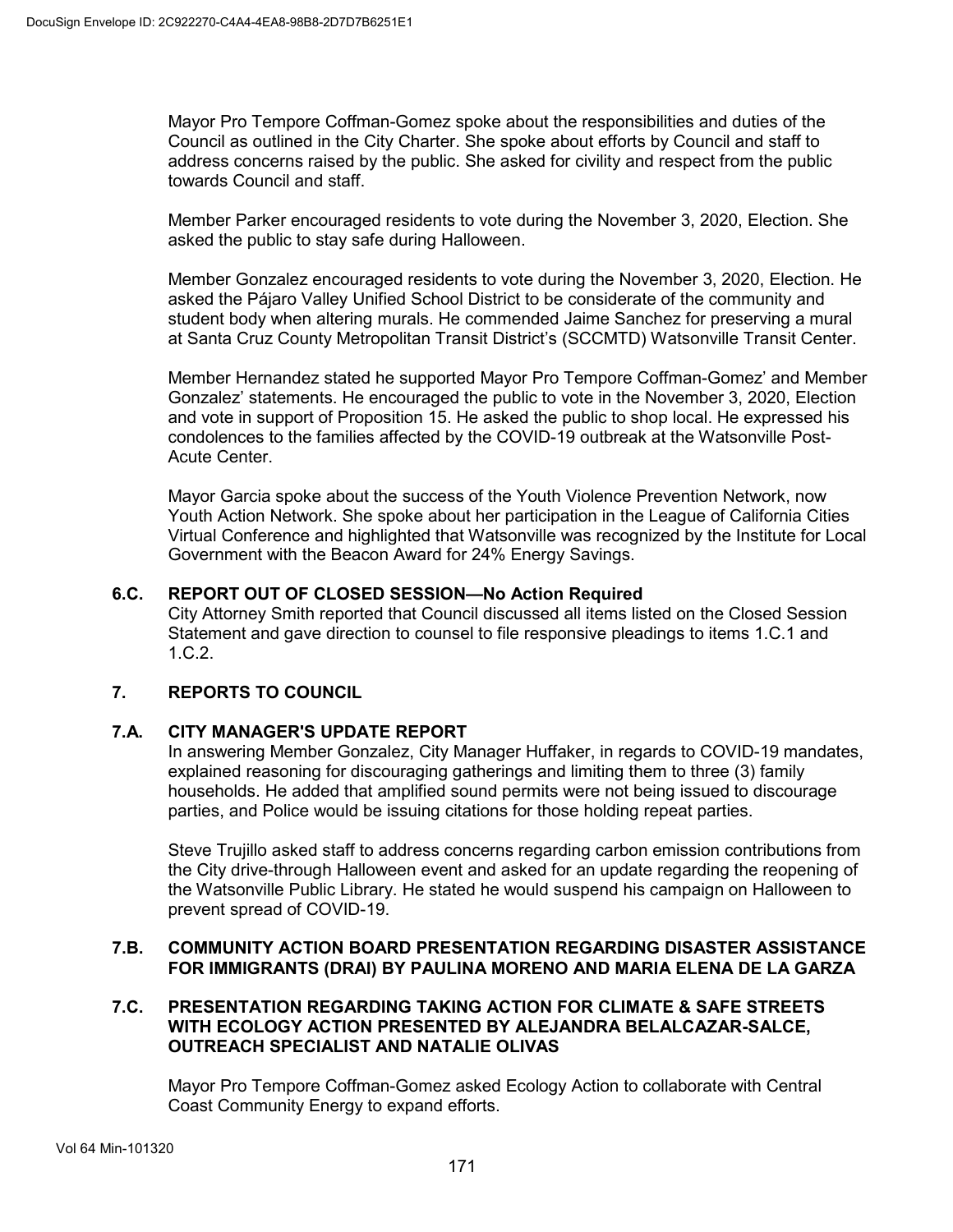Member Hernandez encouraged Ecology Action to collaborate with Monterey Bay Air Resources District and Monterey Bay Electric Vehicle Alliance to expand efforts.

#### **8. CONSENT AGENDA**

#### **Public Input on any Consent Agenda Item (None)**

**MOTION:** It was moved by Member Hernandez, seconded by Member Hurst and carried by the following vote to approve the Consent Agenda:

AYES: MEMBERS: Coffman-Gomez, Estrada, Gonzalez, Hernandez, Hurst, Parker, García NOES: MEMBERS: None<br>ABSENT: MEMBERS: None MEMBERS: None

#### **8.A. MOTION APPROVING MINUTES OF SEPTEMBER 22, 2020, MEETING**

- **8.B. APPROVAL OF RESOLUTIONS REGARDING AIRPORT FREEDOM TRUNK SEWER REPLACEMENT PROJECT (NO. SS-16-02)**
	- **1) RESOLUTION NO. 178-20 (CM): RESOLUTION AUTHORIZING EXECUTION OF AMENDMENT TO THE EXISTING CLEAN WATER STATE REVOLVING FUND AGREEMENT (NO. D16-01017) TO INCREASE THE LOAN BY \$1,592,840 (FROM \$3,008,000 TO NOT TO EXCEED \$4,600,840) TO PAY THE ENTIRE COST OF THE AIRPORT FREEDOM SANITATION TRUNK SEWER REPLACEMENT, IN ACCORDANCE WITH THE STATE WATER RESOURCES CONTROL BOARD'S REQUIREMENTS**
	- **2) RESOLUTION NO. 179-20 (CM): RESOLUTION ESTABLISHING WASTEWATER RESTRICTED RESERVE FUND FOR THE AIRPORT FREEDOM SANITATION TRUNK SEWER REPLACEMENT, IN AN AMOUNT NOT TO EXCEED \$280,000, IN ACCORDANCE WITH THE STATE WATER RESOURCES CONTROL BOARD'S REQUIREMENTS (\$280,000 WILL BE FUNDED FROM THE SEWER ENTERPRISE FUND)**
- **8.C. RESOLUTION NO. 180-20 (CM): RESOLUTION APPROVING LETTER AGREEMENT WITH GRUNSKY, EBEY, FARRAR & HOWELL TO CONTINUE PROVIDING CITY ATTORNEY LEGAL SERVICES FROM FEBRUARY 1, 2020, TO DECEMBER 31, 2021**
- **8.D. RESOLUTION NO. 181-20 (CM): AGREEMENT WITH THE PAJARO VALLEY UNIFIED SCHOOL DISTRICT AND APPROPRIATION OF FUNDS TO PAY THE CITY'S SCIENCE WORKSHOP FOR 6,000 SCIENCE LEARNING TOOL BOXES IN THE AMOUNT OF \$225,000**
- **8.E. RESOLUTION NO. 182-20 (CM): RESOLUTION ACCEPTING UNITED STATES DEPARTMENT OF JUSTICE, BUREAU OF JUSTICE ASSISTANCE, FOR THE EDWARD BYRNE MEMORIAL JUSTICE ASSISTANCE GRANT PROGRAM GRANT FOR FISCAL YEAR 2020-2021 IN THE AMOUNT OF \$16,719 TO FUND A MENTAL HEALTH & WELLNESS APPLICATION & NATIONAL INCIDENT-BASED REPORTING SYSTEM TRAINING**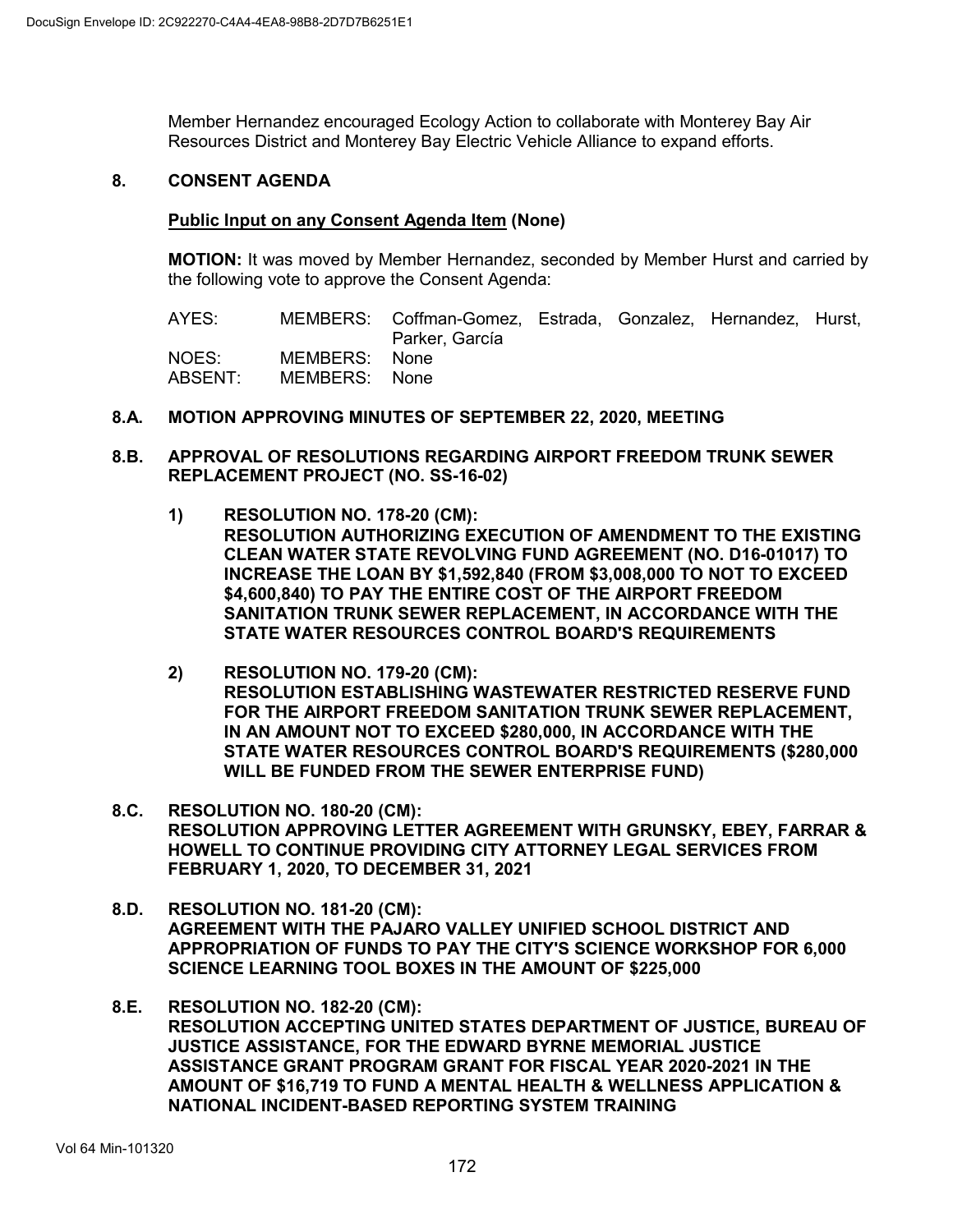- **8.F. RESOLUTION NO. 183-20 (CM): RESOLUTION ACCEPTING \$58,220 GRANT FROM CALIFORNIA STATE LIBRARY TO SUPPORT THE WATSONVILLE PUBLIC LIBRARY'S OPPORTUNITY TO READ LITERACY SERVICES PROGRAM**
- **9. ITEMS REMOVED FROM CONSENT AGENDA**
- **10. PUBLIC HEARINGS, ORDINANCES, & APPEALS**
- **10.A. CONSIDERATION OF INTRODUCTION OF ORDINANCES AMENDING TITLE 14 (ZONING) OF THE WATSONVILLE MUNICIPAL CODE BY AMENDING CERTAIN SECTIONS OF CHAPTERS 14-12 (ZONING PERMITS), 14-16 (DISTRICT REGULATIONS), 14-18 (DEFINITIONS), & 14-40 (GENERAL PROVISIONS, EXCEPTIONS, & MODIFICATIONS); & REPLACING CHAPTER 14-23 (ACCESSORY DWELLING UNITS) IN ITS ENTIRETY WITH A NEW CHAPTER 14-23 REGARDING ACCESSORY DWELLING UNITS & JUNIOR ACCESSORY DWELLING UNITS**
	- **1) Staff Report**

The report was given by Associate Planner Carmona.

#### **2) City Council Clarifying & Technical Questions**

Community Development Director Merriam and Associate Planner Carmona answered questions from Member Estrada regarding staff efforts to pursue funding assistance for construction of Accessory Dwelling Units (ADU), requirement for ADUs to have solar panels, options for property owners to build ADUs at reasonable costs, and parking challenges more housing units would bring.

Community Development Director Merriam, City Manager Huffaker, Associate Planner Carmona, and City Attorney Smith answered questions from Mayor Pro Tempore Coffman-Gomez regarding illegal ADUs, potential for residential permit parking, setback requirements for ADUs and complimentary parking, requirements for manufactured homes, outreach to homeowner associations regarding the proposed ordinances, required utility connections, property tax assessment on properties with ADUs, Regional Housing Needs Allocation (RHNA) numbers, and enforcement of code on illegal units.

Community Development Director Merriam answered questions from Member Parker regarding repercussions of defying State law, discretion the City had to adjust ADU regulations, differences between Junior Accessory Dwelling Units and Accessory Dwelling Units, and effects new ADUs will have on neighbors.

In answering Member Gonzalez, Community Development Director Merriam and City Manager Huffaker spoke about protocols for addressing illegal ADUs and assistance available to tenants living in unsafe conditions.

Community Development Director Merriam answered questions from Member Hernandez regarding financing available to property owners to build ADUs and how ADUs would be classified under RHNA numbers.

In answering Mayor Garcia, Community Development Director Merriam explained that Planned Development Overlay Districts were too dense to add ADUs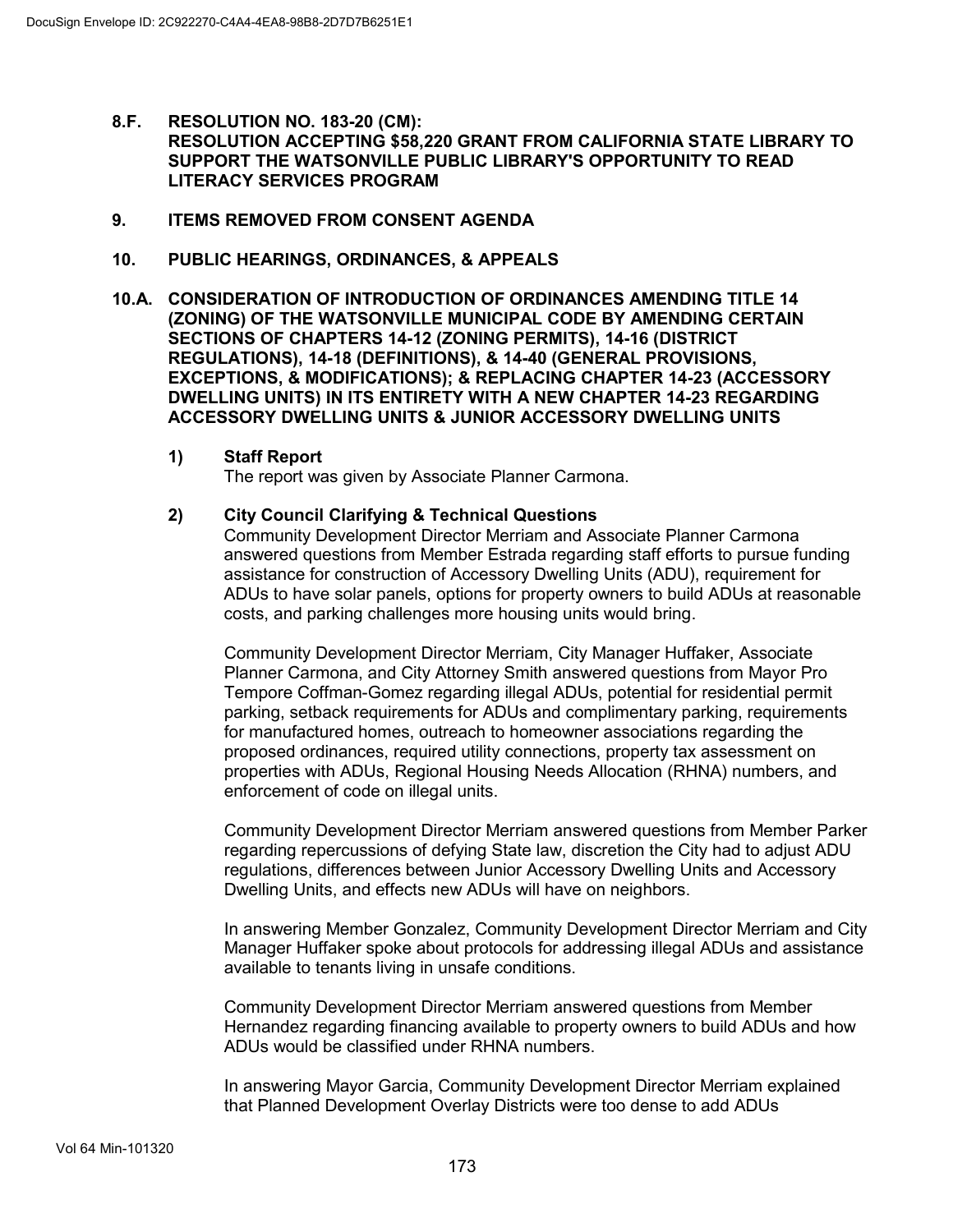# **3) Public Hearing**

Mayor García opened the public hearing.

Gina Cole, District 7, asked questions regarding ability for neighbors to submit complaints regarding ADUs and lighting requirements for ADUs. She stated ADUs would bring additional parking issues and stated her concerns regarding displacement of tenants living in illegal living spaces.

Steve Trujillo stated his concerns regarding displacement of tenants living in unsafe living spaces, parking challenges citywide, and challenges of providing new housing in already high density neighborhoods.

After checking if anyone in the teleconference wanted to speak on the matter, hearing none, Mayor García closed the public hearing.

**4) MOTION**: It was moved by Mayor Pro Tempore Coffman-Gomez, seconded by Member Parker to introduce ordinances 10.A.6) through 10.A.10) below, prohibit waiving of fees for conversion of illegal living spaces to ADUs, direct staff to return to Council with information regarding parking impacts and property tax of ADUs.

#### **5) City Council Deliberation on the Motion**

In answering Member Parker, Community Development Director Merriam stated a fee for property inspection would be considered at a later date.

Member Gonzalez spoke about the importance in adopting policy prior to defaulting to State mandates. Member Gonzalez stated waiving certain fees for conversion of illegal units to ADUs was an incentive to property owners to come forward and improve living situations for tenants.

Member Estrada stated waiving certain fees for conversion of illegal units to ADUs was an incentive to property owners to come forward and improve living situations for tenants. He spoke about need to address parking challenges citywide.

Mayor Pro Tempore Coffman-Gomez requested information on the fiscal impact waiving fees for illegal unit conversions would have on the City.

**MOTION (failed):** The above motion failed by the following vote:

| AYES:   |          | MEMBERS: Coffman-Gomez, Hurst, Parker         |
|---------|----------|-----------------------------------------------|
| NOES:   |          | MEMBERS: Estrada, Gonzalez, Hernandez, Garcia |
| ABSENT: | MEMBERS: | None                                          |

**MOTION**: It was moved by Member Hernandez, seconded by Mayor Garcia and carried by the following vote to introduce ordinances 10.A.6) through 10.A.10):

| AYES:   | MEMBERS:      | Estrada, Gonzalez, Hernandez, Hurst, Garcia |
|---------|---------------|---------------------------------------------|
| NOES:   |               | MEMBERS: Coffman-Gomez, Parker              |
| ABSENT: | MEMBERS: None |                                             |

#### **6) ORDINANCE INTRODUCTION AMENDING CHAPTER 14-12 (ZONING PERMITS) OF TITLE 14 (ZONING) OF THE WATSONVILLE MUNICIPAL CODE FOR**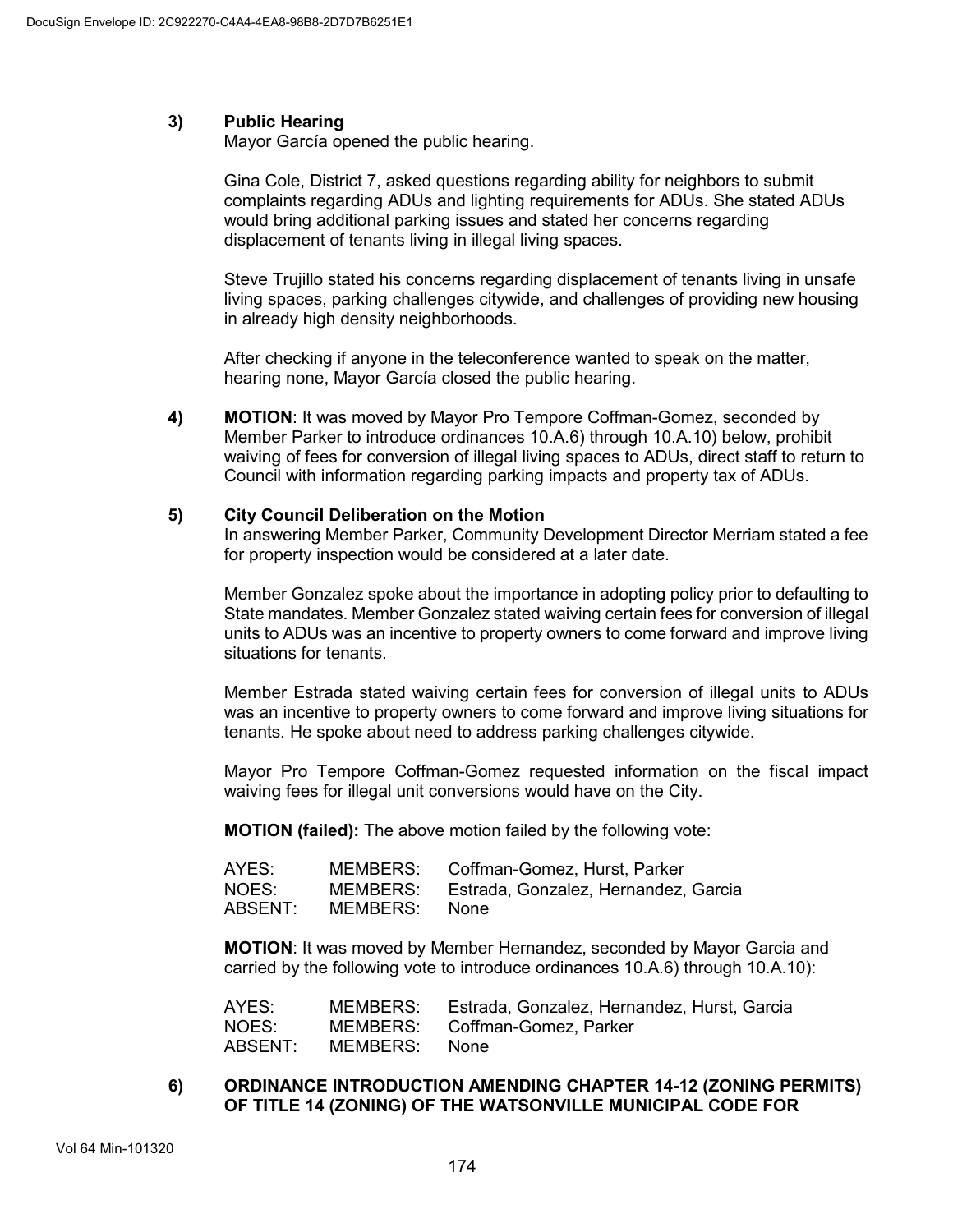**REGULATION OF ACCESSORY DWELLING UNITS & JUNIOR ACCESSORY DWELLING UNITS LOCATED WITHIN THE CITY**

- **7) ORDINANCE INTRODUCTION AMENDING CHAPTER 14-16 (DISTRICT REGULATIONS) OF TITLE 14 (ZONING) OF THE WATSONVILLE MUNICIPAL CODE FOR THE REGULATION OF ACCESSORY DWELLING UNITS AND JUNIOR ACCESSORY DWELLING UNITS LOCATED WITHIN THE CITY**
- **8) ORDINANCE INTRODUCTION AMENDING CHAPTER 18 (DEFINITIONS) OF TITLE 14 (ZONING) OF WATSONVILLE MUNICIPAL CODE FOR THE REGULATION OF ACCESSORY DWELLING UNITS & JUNIOR ACCESSORY DWELLING UNITS LOCATED WITHIN THE CITY**
- **9) ORDINANCE INTRODUCTION RESCINDING CHAPTER 14-23 (ACCESSORY DWELLING UNITS) OF TITLE 14 (ZONING) OF WATSONVILLE MUNICIPAL CODE IN ITS ENTIRETY & ADDING A NEW CHAPTER 14-23 ENTITLED ACCESSORY DWELLING UNITS & JUNIOR ACCESSORY DWELLING UNITS**
- **10) ORDINANCE INTRODUCTION AMENDING CHAPTER 14-40 (GENERAL PROVISIONS, EXCEPTIONS, & MODIFICATIONS) OF TITLE 14 (ZONING) OF WATSONVILLE MUNICIPAL CODE FOR REGULATION OF ACCESSORY DWELLING UNITS & JUNIOR ACCESSORY DWELLING UNITS LOCATED WITHIN THE CITY**

# **11. NEW BUSINESS**

# **11.A. CLIMATE ACTION AND ADAPTATION PLAN UPDATE**

# **1) Staff Report**

The report was given by Senior Civil Engineer Yasbek.

# **2) City Council Clarifying & Technical Questions**

Senior Civil Engineer Yasbek answered questions from Member Parker regarding Amah Mutsun Tribal Band Involvement in the Climate Action and Adaptation Plan and timeline for implementation of said plan.

Senior Civil Engineer Yasbek answered questions from Member Estrada regarding ways the Plan could include economic development, efforts by the State to address recycling challenges consumers face, and efforts by the City to prepare for future wildfires.

Senior Civil Engineer Yasbek and Public Works & Utilities Director Palmisano answered questions from Mayor Pro Tempore Coffman-Gomez regarding purpose of a Climate Resiliency Hub, plans for distributed energy systems and installation of more electronic vehicle stations downtown, review of questions for an upcoming survey, creation of environmentally friendly jobs, plans to expand incentives program to include environmentally friendly upgrades to homes, and integration of mass transportation in the Climate Action and Adaptation Plan.

Senior Civil Engineer Yasbek and Public Works & Utilities Director Palmisano answered questions from Mayor Garcia regarding involvement of agricultural workers in the Advisory Committee, challenges in requiring new developments to be all